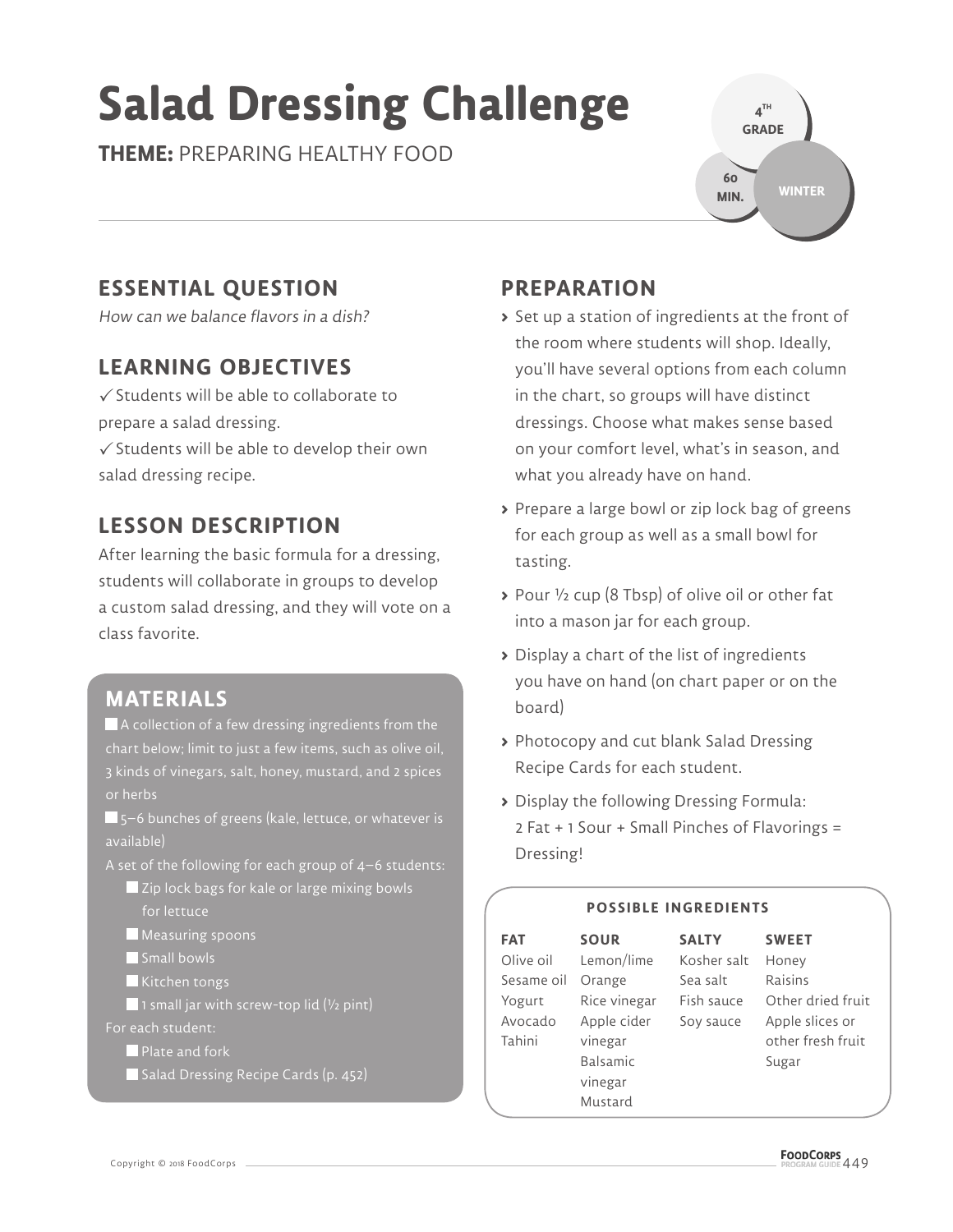#### **ACTION STEPS**

**1. Engage:** Have ingredients on display, and ask students to share which ingredients they know and like. Lead a discussion about students' favorites. Have students figure out the four different categories of ingredients. Ask, What do each of these groups of ingredients have in common? Have students discuss and share ideas as a class. Explain that any good dressing or sauce has a balance of these things: richness, sourness, saltiness, and perhaps some sweetness. The key to making a good dressing is balancing these flavors based on what you like and tasting as you go. Direct students' attention to the Dressing Formula: 2 Fat + 1 Sour + Small Pinches of Flavorings = Dressing! Say, If you had eight tablespoons of a fat, how many tablespoons of a sour ingredient should you add? **(10 min.)**

**2. Explain the Activity:** Say, In groups you'll be coming up with your own dressing recipe. You'll be given a fat to start with (eight tablespoons already in your mason jar); and then you'll have to come to a consensus about what your sour, salt, and sweet will be. Be open-minded and open to compromise. Once you've each created your own salad dressing, we'll have a chance to try each other's and vote on our favorite! Remind students that a little goes a long way; and especially when it comes to adding salt or soy sauce, for example, they'll want to add in pinches or dashes at a time. Demonstrate and show what a pinch or a dash would be. Discuss ways of tweaking a dressing (e.g., ask, If my dressing tastes too sour because I added too much vinegar, what can I add?) Discuss adding more of the fat or sweet ingredients. **(5 min.)**

#### **3. Wash Hands Break! (5 min.)**

**4. Negotiating a Dressing Recipe:** Break students into groups of no more than five, and give them their group jar and a small bowl of leaves for tasting. You may want to assign a group leader who can give roles to each group member, such as recipe recorder, timekeeper, spokesperson, taste tester, etc. Have students negotiate and decide on their formula. Once each group has come to a consensus, have a group representative come to shop for ingredients with you at the ingredient station. **(10 min.)**

**5. Making Dressing:** Back at their tables, have groups add ingredients, shake their jars, and take a small leaf and dip it into the dressing. Remind them not to put a partially eaten leaf back into the jar. Ask how they can work together to improve the recipe. Say, Talk with your group about what you can taste the most of and what you might need more of. Give them time to adjust their recipes. **(5 min.)**

**6. Dressing Salad:** Once each group is satisfied with their dressing, pass out bowls of greens. If you're making a massaged kale salad, pass out zip lock bags of kale for students to pour dressing directly into and then massage the leaves through the bag. **(10 min.)**

**7. Tasting and Voting:** Have groups bring up bowls of tossed salad to the front of the room. Then have students use tongs to take just a taste of each salad on their plates, buffet-style. Alternatively, have one representative from each group circulate through the room and serve students a taste. Taste together and encourage students to use descriptive words to describe the flavors. You could also invite them to share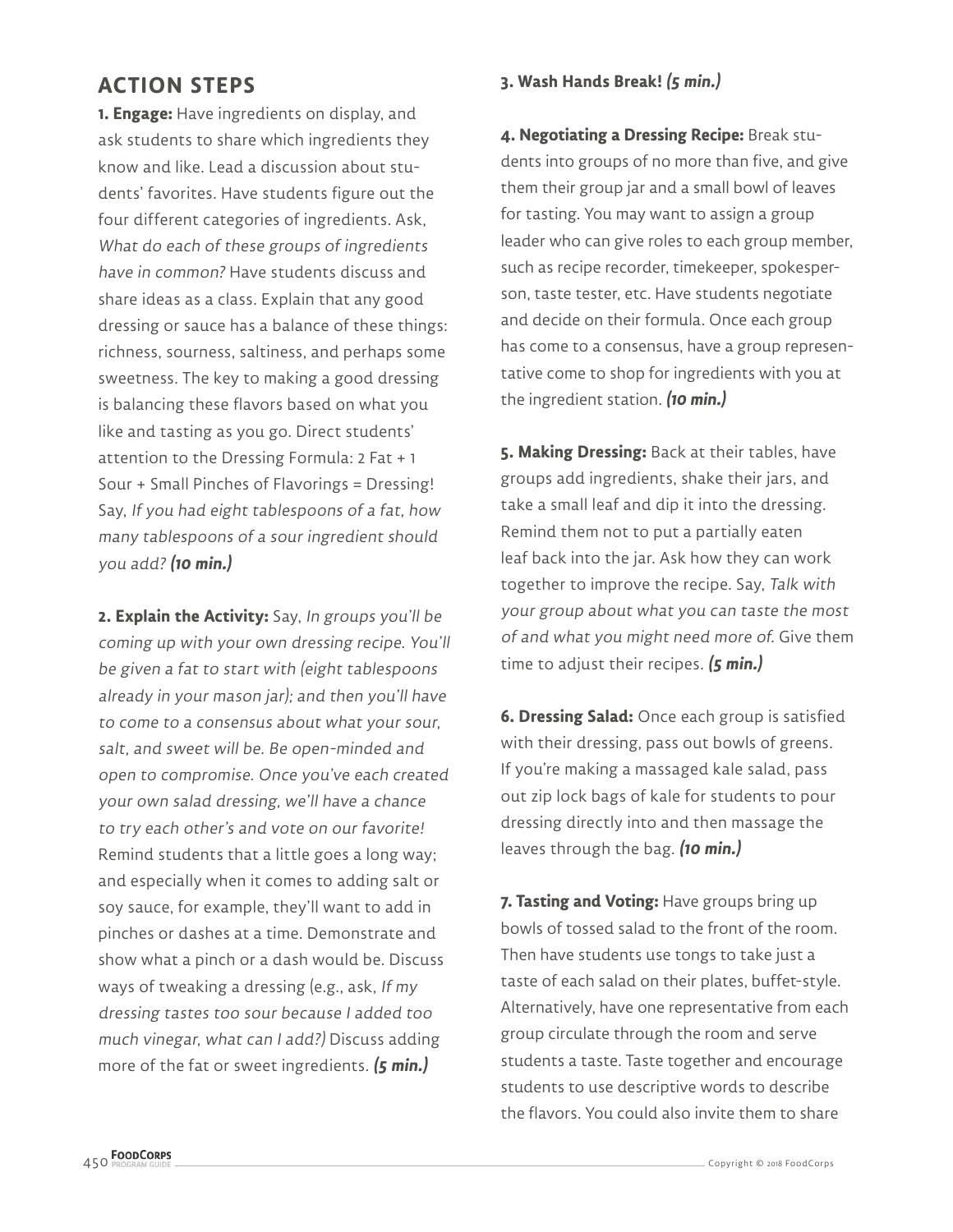a "pro" (something they like about the dressing) and a "grow" (a suggestion for improvement). Students might enjoy having their classroom teacher or another staff member decide on the best dressing in addition to a class vote. **(10 min.)**

**8. Recipe:** Have each student write his or her ideal dressing recipe to take home. **(5 min.)**

#### **REFLECTION**

Have students discuss the following questions in small groups, then share with the class: **(5 min.)**

- Which dressing was your favorite?
- What ingredients surprised you?
- How did tasting other groups' dressings change your mind about your own dressing?
- How could you make this dressing at home?
- How did it feel to negotiate in your groups?
- How did your groups determine what would go in your dressing?
- How did your ability to collaborate affect the taste of your dressing?

## **ADAPTATIONS**

**Garden Setting:** Have students harvest their own greens and fresh herbs to add to their dressing.

## **ACADEMIC CONNECTIONS**

English Language Arts Common Core State **Standards** 

#### **CCSS.ELA-LITERACY.SL.4.1**

Engage effectively in a range of collaborative discussions (one-on-one, in groups, and teacher-led) with diverse partners on grade 4 topics and texts, building on others' ideas and expressing their own clearly.